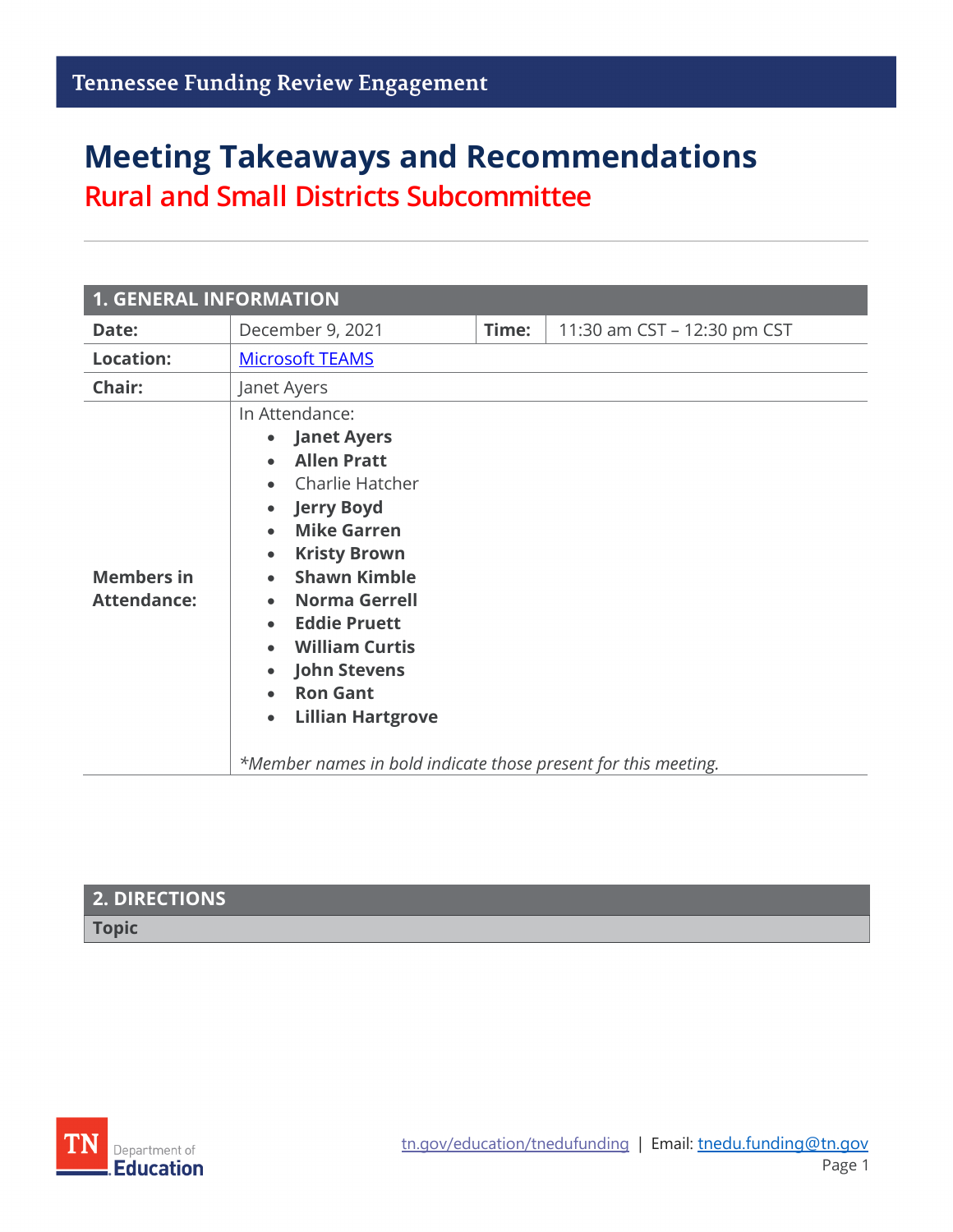Please list specific resources that you would like to see incorporated into the funding formula. (In other words, what resources do you think are most important so that the cost of those resources can be included. It does not mean a district MUST spend money in a certain way, only that they would be funded to do so). Please indicate whether each resource is a:

- **Must Have:** Those resources required as a result of federal and/or state law, for safety, or similar.
- **Should Have:** Those resources that may not be mandatory but are essential to ensure the student or student group receives access to a quality education.
- **Nice to Have:** Those resources that are not mandatory and not essential, but (1) may provide a clear and added benefit to students and (2) have a clear return on the investment related to student achievement and future success.
- **Long Shot:** All other resource ideas.

For each resource, please assign a cost to the resource, if you have it. Subcommittees may assign those amounts, but please also know that resource values will also be reviewed with additional input submitted by LEAs, national experts, and research.

### **Public Feedback Comments**

|                | <b>Subcommittee Comments</b>                                                                                                                                                                                                                                                                                                                                                                                                                                                                                                                                                                                                                                            |  |  |
|----------------|-------------------------------------------------------------------------------------------------------------------------------------------------------------------------------------------------------------------------------------------------------------------------------------------------------------------------------------------------------------------------------------------------------------------------------------------------------------------------------------------------------------------------------------------------------------------------------------------------------------------------------------------------------------------------|--|--|
| <b>Base</b>    | Surprised that leadership is not included - so suggest including principal<br>٠<br>salaries, asst principals, and those that evaluate teachers. We are<br>required by state law to evaluate, so we need to think about funding at<br>the rate in which law requires.<br>The actual number of schools should be a critical component of the<br>$\bullet$<br>formula                                                                                                                                                                                                                                                                                                      |  |  |
| <b>Weights</b> | Do we have a good example of a state that weights charter enrollment?<br>$\bullet$<br>We would like to see one.<br>We can't just have a <i>rural</i> weighting needs to be more specific than that<br>$\bullet$<br>Possibility of stacking weights (i.e., ED and SWD). If he/she is<br>$\bullet$<br>identified/tested in multiple supgroup categories, then how will that be<br>reflected in the funding received for said student.<br>Direct Certification is counted, where parents/guardians that fill<br>$\circ$<br>out the Free/Reduced forms and qualify are NOT factored into<br>the count of Econ Disady.<br>Physical capacity of the district to support needs |  |  |

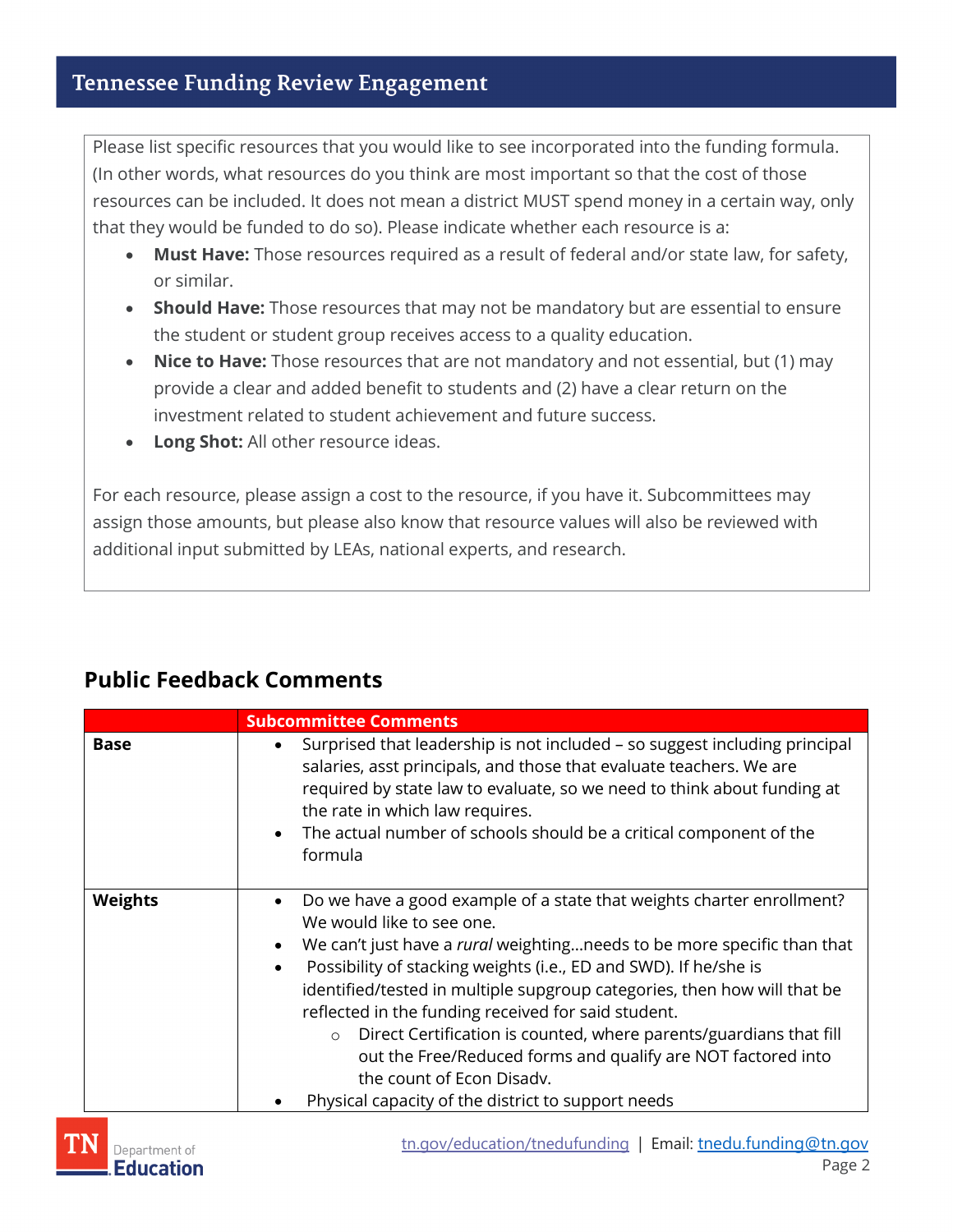### **Tennessee Funding Review Engagement**

|                       | $K-2$                                                                                                                                                                                                                                                                                                                                                                                                                                                                                                                                                     |
|-----------------------|-----------------------------------------------------------------------------------------------------------------------------------------------------------------------------------------------------------------------------------------------------------------------------------------------------------------------------------------------------------------------------------------------------------------------------------------------------------------------------------------------------------------------------------------------------------|
| <b>Direct Funding</b> | There are many things that are state/federally mandated that definitely<br>$\bullet$<br>should be included.<br>Fine arts programs (possibly in "nice to have" or "long shot")<br>$\bullet$                                                                                                                                                                                                                                                                                                                                                                |
| <b>Outcomes</b>       | Growth needs to be considered<br>Consider ways to incentivize rather than being penalized (like a bonus<br>$\bullet$<br>program). More about meeting or exceeding expectations.<br>Clarify what does this mean: punitive or incentive<br>$\bullet$                                                                                                                                                                                                                                                                                                        |
| <b>Other</b>          | If what is currently outside of the BEP makes it into the new formula,<br>$\bullet$<br>then we need to make sure that we capture that it's not "extra."<br>Projections are very important - helps us plan ahead of time<br>$\bullet$<br>The metrics for determining [the definition of] rurality, sparsity, etc. are<br>$\bullet$<br>really important topics to discuss and if the qualifying criteria for ED<br>were to change, it would have a significant impact on future district<br>funding.<br>What is the longevity of the definition?<br>$\circ$ |

### **Resource Feedback**

# **MUST HAVE** • Address sparsity • Class-size (K-12) – possibly based on concentration of poverty

| <b>SHOULD HAVE</b> |  |  |  |
|--------------------|--|--|--|
|                    |  |  |  |
|                    |  |  |  |
|                    |  |  |  |
|                    |  |  |  |

#### **NICE TO HAVE**